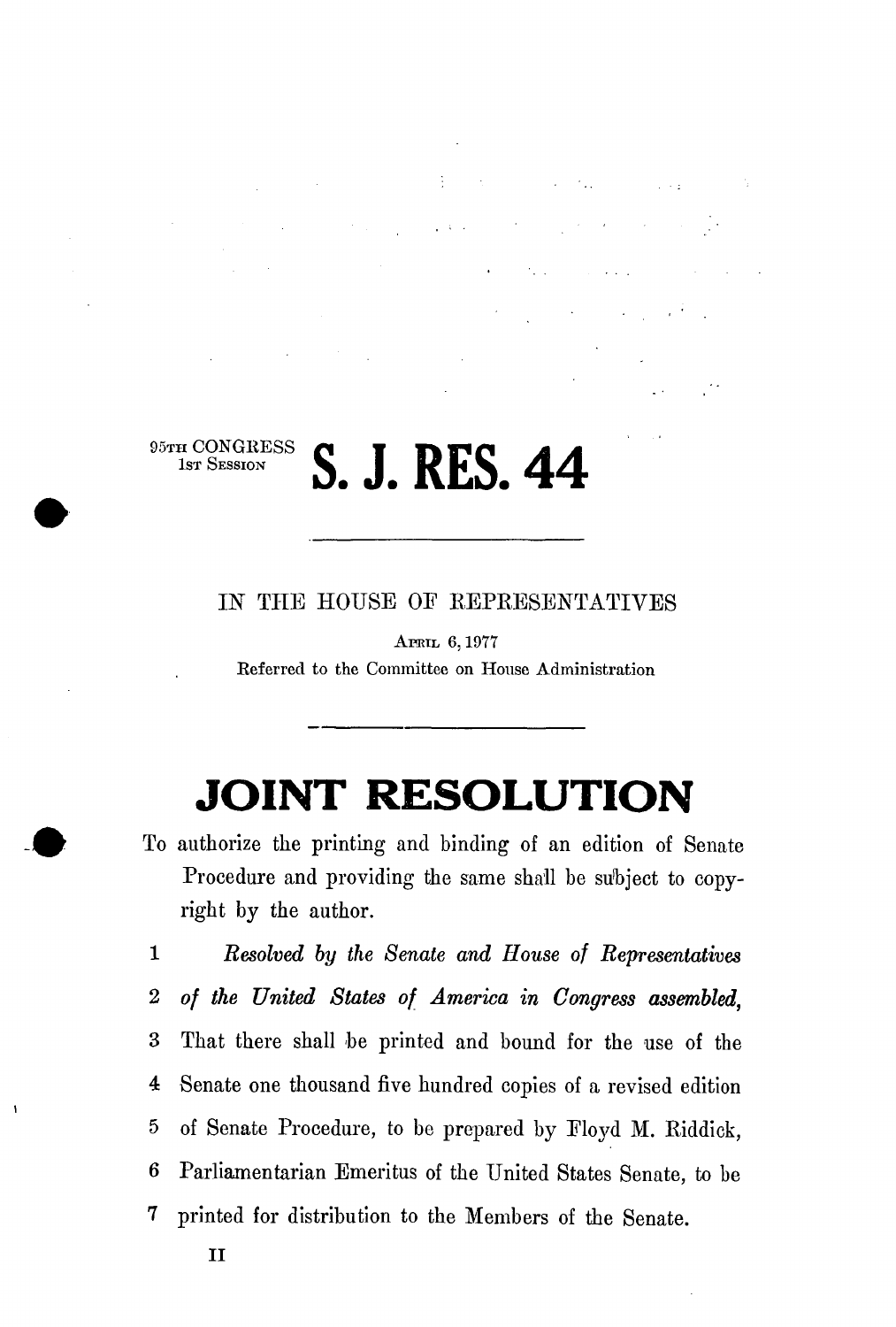1 SEC. 2. That notwithstanding any provision of the copy-2 right laws and regulations with respect to publications in the 3 public domain, such revised edition of Senate Procedure 4 shall be subject to copyright by the author thereof.

Passed the Senate April 5 (legislative day, February 21), 1977.

## Attest: J. S. KIMMITT,

*Secretary.*